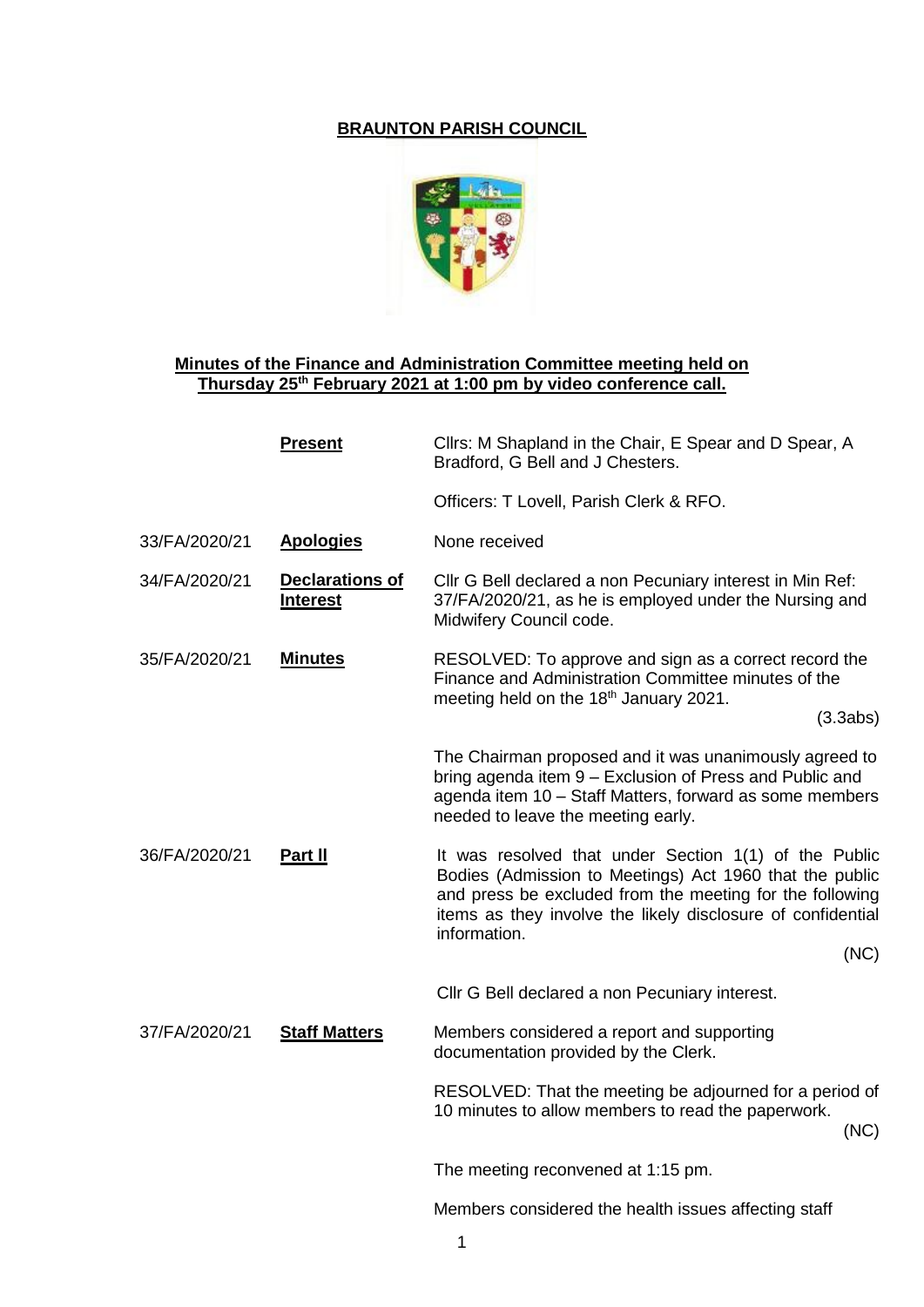number 17 and agreed that he was not fit to be at work.

RESOLVED: That

- a. staff number 17 to be signed off work sick due to his ill health condition.
- b. the Council offers to write a letter to his GP to help expedite the operations that he needs. The Council is hopeful that both operations can be scheduled to go ahead with minimal delay and that staff number 17 will be able to return to work after a planned period of recuperation.

(5.1abs)

Cllr G Bell abstained from voting as he is employed under the Nursing and Midwifery Council code.

38/FA/2020/21 **Re-admission of Press and Public** RESOLVED: There being no further confidential business, to consider to readmit the press and public for the remainder of the meeting.

(NC)

39/FA/2020/21 **Financial Reports** 

a. Members considered the Council's budget monitoring report for 2020/21, circulated prior to the meeting, attached as Appendix A.

The Clerk had prepared a comparison of income and expenditure from 2019/20 and 2020/21, to consider the financial impact on the Council due to the Covid-19 Pandemic. During the Pandemic the Parish Hall bookings had decreased by 80% and car park income had decreased by 56%. Car Park Permits had increased by 93%. Overall the Council's income was down by 26%.

RESOLVED: That it be recommended to the full Council that the Budget Monitoring report be noted.

(NC)

b. Members considered the Council's bank transactions for  $27<sup>th</sup>$  October to  $25<sup>th</sup>$  February 2021, circulated at the meeting, attached as Appendix B.

RESOLVED: That it be recommended to the full Council that the bank transactions for the period for  $27<sup>th</sup>$ October 2020 to 25<sup>th</sup> February 2021 be approved.

(NC)

c. The Clerk at the meeting circulated the bank reconciliation from the 1<sup>st</sup> October to 31<sup>st</sup> December 2020, attached as Appendix C.

RESOLVED: That it be recommended to full Council that the bank reconciliation from the 1st October to 31st December 2020 be approved and noted.

(NC)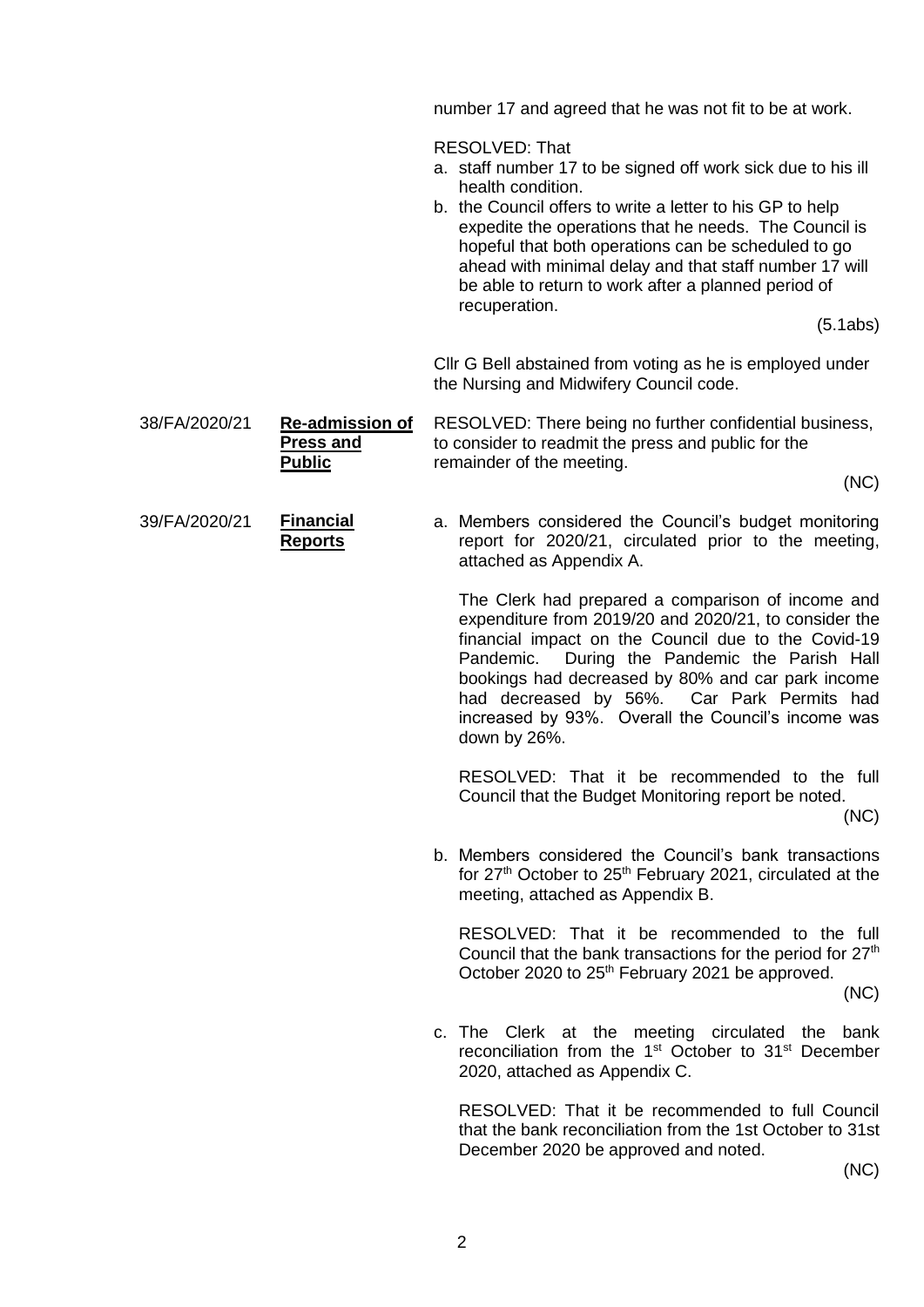| 40/FA/2020/21 | <b>Financial</b><br><b>Regulations</b> | Members reviewed the Council's Financial Regulations.                                                                                                                                                                                                                                                                                                                                                                                                                                                                                                                                                                                                                                                                                                                                                                                                                                                                                                                                                                                                                                                               |
|---------------|----------------------------------------|---------------------------------------------------------------------------------------------------------------------------------------------------------------------------------------------------------------------------------------------------------------------------------------------------------------------------------------------------------------------------------------------------------------------------------------------------------------------------------------------------------------------------------------------------------------------------------------------------------------------------------------------------------------------------------------------------------------------------------------------------------------------------------------------------------------------------------------------------------------------------------------------------------------------------------------------------------------------------------------------------------------------------------------------------------------------------------------------------------------------|
|               |                                        | RECOMMENDED: That the amendments be approved<br>and adopted.<br>(NC)                                                                                                                                                                                                                                                                                                                                                                                                                                                                                                                                                                                                                                                                                                                                                                                                                                                                                                                                                                                                                                                |
|               |                                        |                                                                                                                                                                                                                                                                                                                                                                                                                                                                                                                                                                                                                                                                                                                                                                                                                                                                                                                                                                                                                                                                                                                     |
| 41/FA/2020/21 | <b>Standing Orders</b>                 | Members reviewed the Councils Standing Orders.                                                                                                                                                                                                                                                                                                                                                                                                                                                                                                                                                                                                                                                                                                                                                                                                                                                                                                                                                                                                                                                                      |
|               |                                        | <b>RECOMMENDED: That</b>                                                                                                                                                                                                                                                                                                                                                                                                                                                                                                                                                                                                                                                                                                                                                                                                                                                                                                                                                                                                                                                                                            |
|               |                                        | a. remove all masculine references throughout the<br>document.<br>b. SO12 – order of business to be<br>i. Receive apologies.<br>ii. Receive Declarations of Interest.<br>iii. Receive items for information not on the Agenda,<br>which in the opinion of the Chairman should be<br>brought to the attention of the Council.<br>iv. Questions from members of the public.<br>v. To consider any dispensations requests.<br>vi. Approve and sign Minutes.<br>vii. To receive and adopt the Minutes of committees<br>and the recommendations contained therein.<br>viii. Police Representation.<br>ix. To receive report from Devon County Councillor.<br>x. To receive report from North Devon District<br>Councillors.<br>xi. To receive report from representatives on outside<br>bodies.<br>xii. To deal with planning applications.<br>xiii. To authorise the signing of orders for payment.<br>xiv. To deal with business expressly required by statute<br>to be done.<br>xv. To dispose of business, if any, remaining from the<br>last meeting (quorum).<br>xvi. Any other business specified in the summons. |
|               |                                        | c. the Council adopts the amendments presented by Cllr                                                                                                                                                                                                                                                                                                                                                                                                                                                                                                                                                                                                                                                                                                                                                                                                                                                                                                                                                                                                                                                              |
|               |                                        | A Bradford.<br>d. that the Clerk to circulate the amended Standing<br>Orders to members.                                                                                                                                                                                                                                                                                                                                                                                                                                                                                                                                                                                                                                                                                                                                                                                                                                                                                                                                                                                                                            |
| 42/FA/2020/21 | <b>Asset Register</b>                  | Members considered the Council's Asset Registered<br>circulated prior to the meeting.                                                                                                                                                                                                                                                                                                                                                                                                                                                                                                                                                                                                                                                                                                                                                                                                                                                                                                                                                                                                                               |
|               |                                        | RECOMMENDED: That the Asset Register be noted and<br>approved.                                                                                                                                                                                                                                                                                                                                                                                                                                                                                                                                                                                                                                                                                                                                                                                                                                                                                                                                                                                                                                                      |
|               |                                        | (NC)                                                                                                                                                                                                                                                                                                                                                                                                                                                                                                                                                                                                                                                                                                                                                                                                                                                                                                                                                                                                                                                                                                                |
| 43/FA/2020/21 | <b>Aged Creditors</b>                  | The Clerk updated members from its meeting held on the<br>26th October Minute Ref: FA/23/2020/21. All attempts by<br>the Clerk to recover the aged creditors incurred prior to<br>lockdown totalling £1,321.80 had been ignored.                                                                                                                                                                                                                                                                                                                                                                                                                                                                                                                                                                                                                                                                                                                                                                                                                                                                                    |
|               |                                        | RECOMMENDED: That the Clerk be authorised to pursue<br>the aged creditors via the small claims court.                                                                                                                                                                                                                                                                                                                                                                                                                                                                                                                                                                                                                                                                                                                                                                                                                                                                                                                                                                                                               |